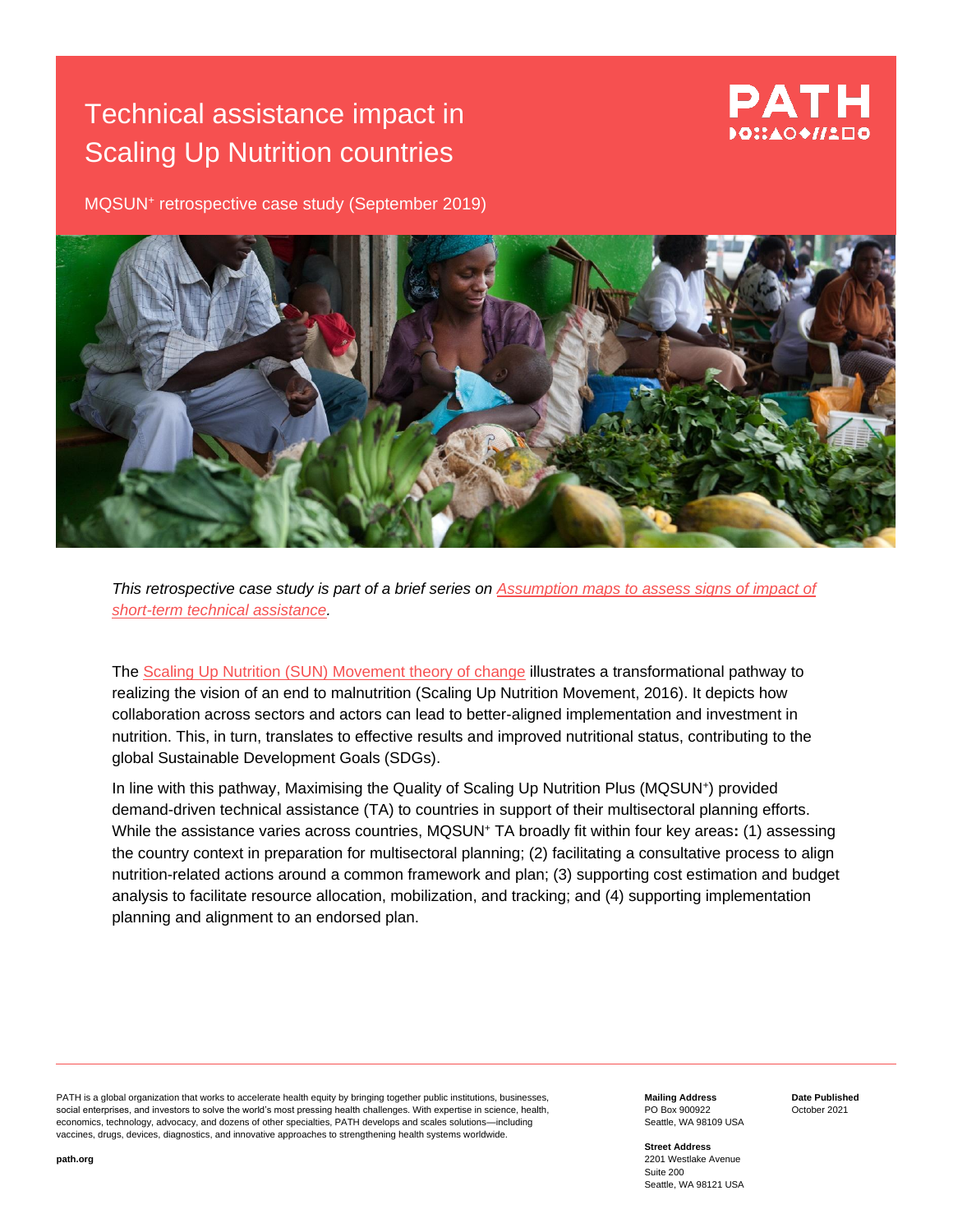## **MQSUN<sup>+</sup> principles for driving progress**

The mandate of MQSUN<sup>+</sup> was to be a 'last resort' mechanism for TA, particularly in fragile contexts when in-country partners and resources are insufficient. To this end, MQSUN<sup>+</sup> energized progress in countries that otherwise may not have had the resources or capacity to advance their SUN priorities.

MQSUN<sup>+</sup> applies a set of guiding principles across TA that enhance efficiency, effectiveness, and quality within and across countries:

- *Leveraging global learning for adaptive TA*: With over seven years of experience and learning, MQSUN<sup>+</sup> developed an adaptive approach to supporting countries through the SUN roadmap and planning cycle based on leveraging global learnings and positive practices and applying them to different country contexts. This was informed by MQSUN<sup>+</sup> 's robust knowledge management and monitoring and evaluation (M&E), and the practice promotes cross-country learning for success.
- *Ensuring a country-led process*: MQSUN<sup>+</sup> encouraged and promoted government leadership throughout each stage of TA from conceptualization through to closeout. MQSUN<sup>+</sup> found that working closely with countries to develop their country-specific frameworks and roadmaps for multisectoral planning was instrumental in building an understanding of how SUN fits in each unique country context, ensuring existing country platforms and strengths are leveraged, and identifying potential roadblocks or areas where TA can help accelerate the process.
- *Supporting a contextually informed process*: To ensure TA was tailored to the specific country context, MQSUN<sup>+</sup> placed particular emphasis at the start of TA to analyze and document the nutrition situation and political context to ensure this was understood and validated with country stakeholders and leveraged throughout the TA. This supported evidence-based planning and prioritization and informed the identification of roadblocks preventing progress in the SUN planning cycle, as well as the key strengths/opportunities that can be leveraged.
- *Facilitating inclusive multi-stakeholder* engagement: MQSUN<sup>+</sup> encouraged the involvement of all relevant stakeholders. This included facilitating consultations across activities and encouraging the inclusion of vulnerable groups throughout the process to support buy-in and accountability.
- *Prioritizing capacity building*: Throughout MQSUN<sup>+</sup> TA, opportunities for close collaboration and capacity building were kept at the forefront. MQSUN<sup>+</sup> applied a 'learning-by-doing' approach to encourage relevant country stakeholders to work alongside MQSUN<sup>+</sup> in the process to ensure understanding and buy-in to take the work forward. MQSUN<sup>+</sup> often developed country-specific guidance and templates to facilitate a country-led process of gathering and validating inputs for the planning process. This approach facilitated enhanced ownership and sustainability.

### **MQSUN<sup>+</sup> TA as a catalyst towards impact**

MQSUN<sup>+</sup> TA acted as a catalyst to accelerate SUN countries' progress along the pathway and to contribute to the enabling environment and to nutrition impact. The applied cross-cutting principles contributed to enhanced quality of multisectoral planning for nutrition through (1) strengthened multisectoral buy-in and engagement; (2) increased awareness and commitment to nutrition; and (3) strengthened planning, prioritization, and coordination to achieve common results. This, in turn, contributes to the effectiveness of aligned implementation for nutrition. The hypothesis is that effective and aligned multisectoral implementation for nutrition facilitates greater gains along the nutrition pathways towards reducing malnutrition and contributing to the global SDG of zero hunger, as well as other SDGs that are contingent on healthy and nourished families.

It is also important to note that MQSUN<sup>+</sup> was a last resort mechanism; therefore, it supported countries that otherwise may not have had the in-country resources or capacity to advance their SUN agenda as intended. MQSUN and now MQSUN<sup>+</sup> contributed to advancing the SUN agenda in over 20 SUN countries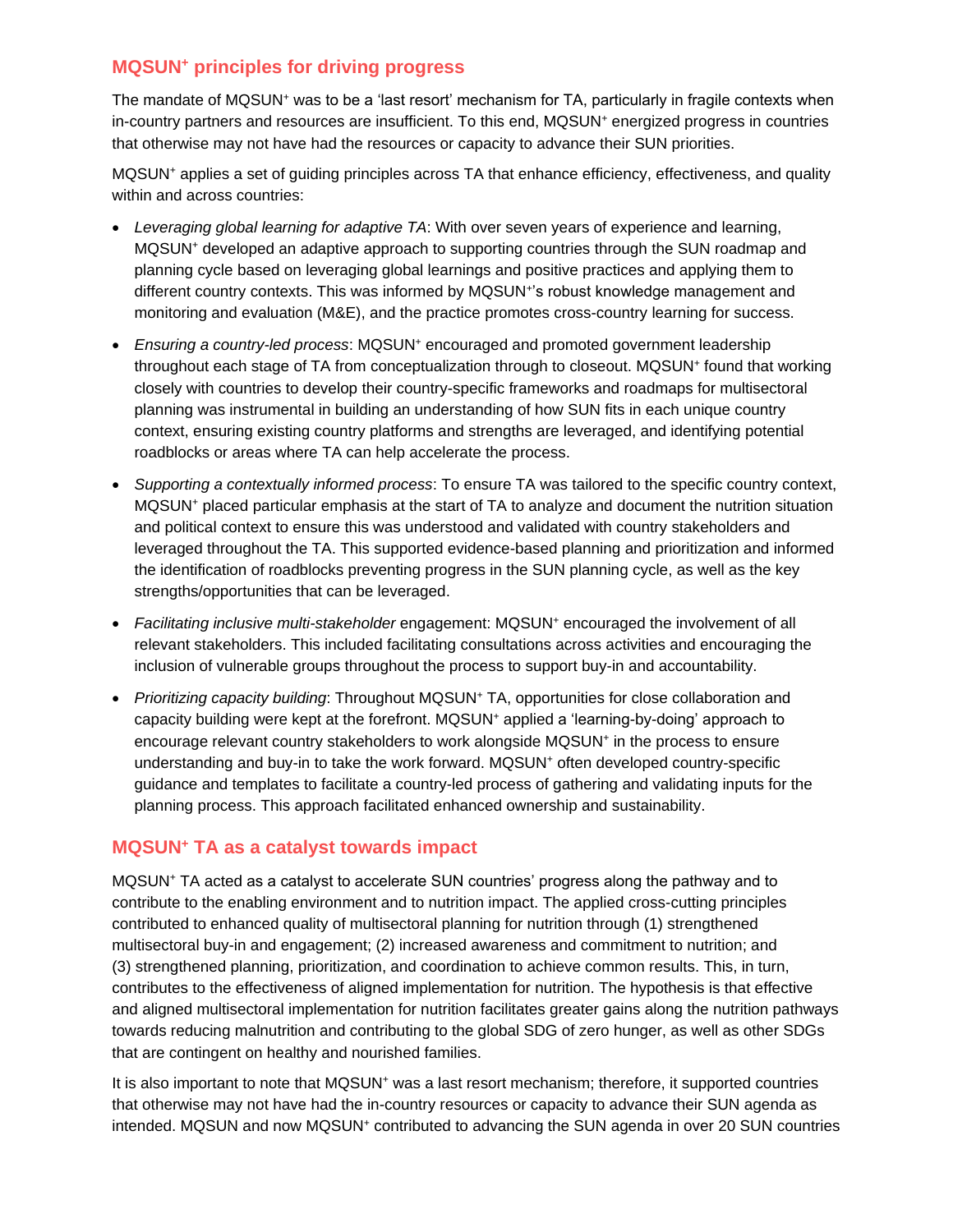and moving them along the SUN Movement transformational pathway. This support is highlighted, for MQSUN<sup>+</sup> TA to SUN countries only, in **Figure 1**.

For many of the countries that MQSUN<sup>+</sup> supported, a key first step is building an in-depth understanding of the nutrition context in the country to facilitate an evidence-informed multisectoral planning process. This was typically informed by conducting a contextual or situational analysis using the most up-to-date data, reviewing existing nutrition-related policies and plans, and doing a mapping and analysis of nutrition-related stakeholders. This background was critical to supporting country stakeholder understanding and consensus on multisectoral nutrition action, as well as informing the TA. Politically informed, inclusive, and adaptive TA can energize progress by supporting countries to develop a countryspecific framework and roadmap for action (Cox & Norrington-Davies, 2019). For example, in Afghanistan, the Afghanistan Food Security and Nutrition Plan indicates the roles and responsibility of government and nongovernment stakeholders and identifies the required coordination structures, at national and subnational levels, which can facilitate the activities outlined by the Plan itself. This is crucial for the success of the plan and allows for strong coordination between nutrition-specific and nutritionsensitive activities and their targets.

**Figure 1** helps explain the role of MQSUN<sup>+</sup> as a catalyst of country progress along the SUN roadmap by providing TA that is adaptive, inclusive, contextually informed, and country-led.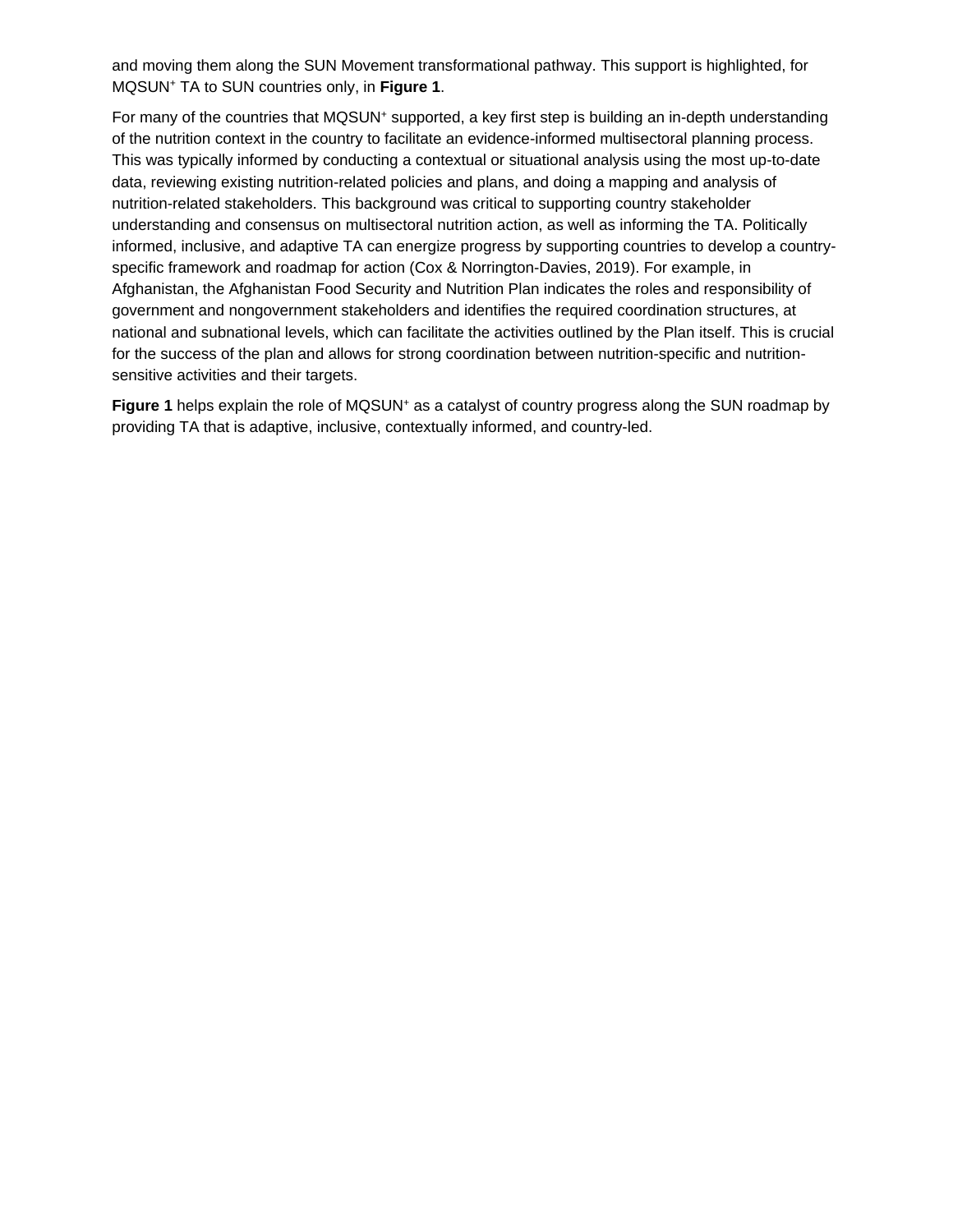

*Abbreviations: M&E, monitoring and evaluation; MQSUN+, Maximising the Quality of Scaling Up Nutrition Plus; SDG, Sustainable Development Goal; TA, technical assistance.*